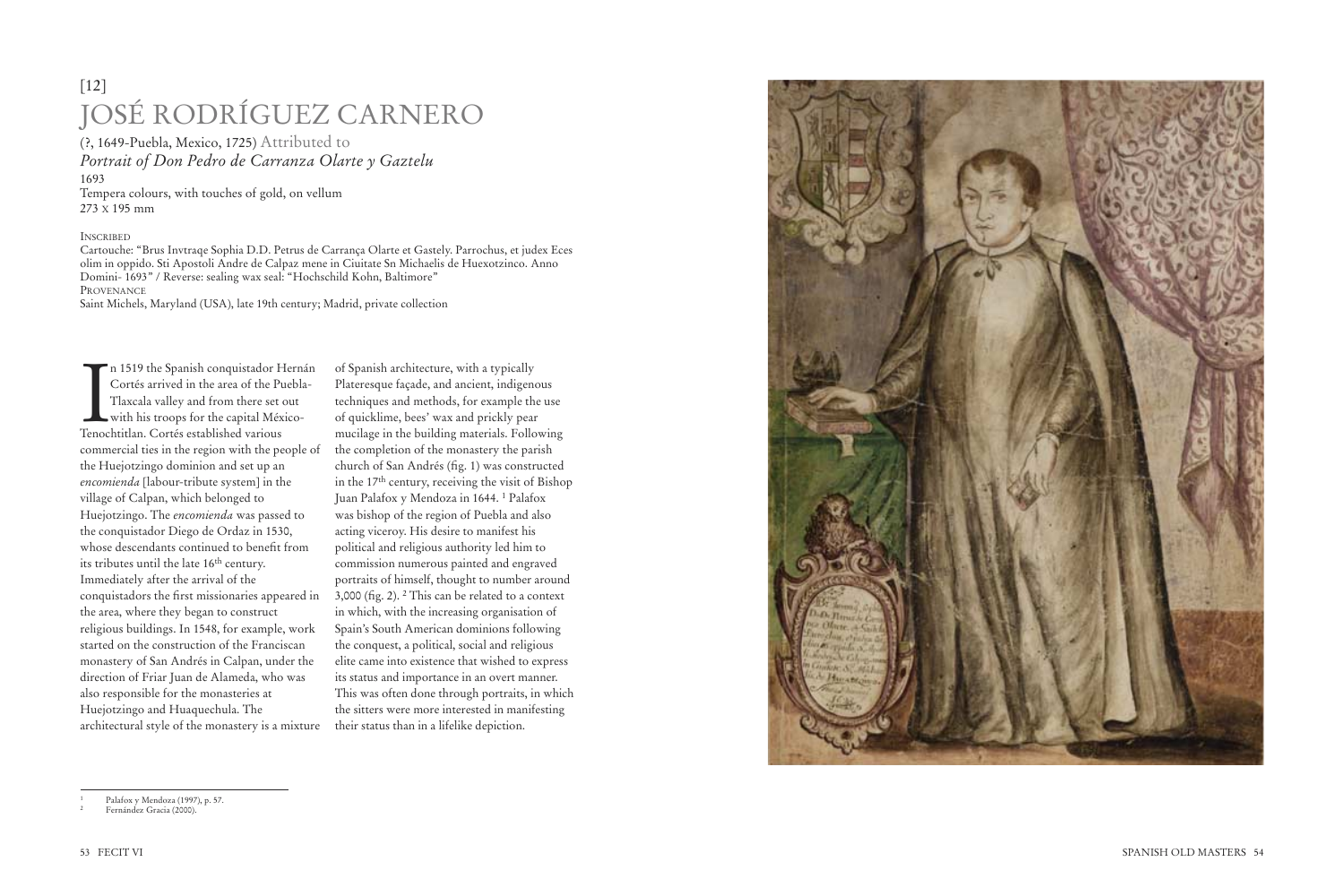One of the artists commissioned to produce portraits for galleries of prominent individuals and who also executed series of episodes from religious history was José Rodríguez Carnero, or de los Santos (1649- 1725), as he signed some of his works, including *The Dream of Saint Joseph* in the Museo Nacional del Virreinato in Tepotzotlán. The son of the painter Nicolás Rodríguez Carnero, whose second surname he adopted following his father's death in 1677, <sup>3</sup> his first known works are the portraits of *Palafox* (now lost) and of the *Archbishop of Mexico, Friar Marcos Ramírez de Prado*, now in the metropolitan cathedral (fig. 3). Around 1684 Rodríguez Carnero moved from Mexico City to Puebla where he became one of the most important local painters, together with Juan de Villalobos, Cristóbal Talavera and Antonio de Santander. Surviving works by the artist include nine canvases for the chapel of the Rosary in

the church of Santo Domingo of around 1690; the allegory of *The Triumph of the Jesuits* and *Jacob's Ladder* in the sacristy and choir of the Jesuit church, respectively; and three signed canvases for the church of San Diego de Alcalá in Huejotzingo. One of the latter, which depicts *Saint Diego's Corpse performing a Miracle* (fig. 4), has the inscription: "A devoción del Sr. Lizdo. Dn Pedro de Carranza Olarte, Cura por su Magestad, de esta Ciudad, de huexogo". <sup>4</sup> Depicted in the lower right corner is the patron of the work, the parish priest Pedro de Carranza Olarte, who is the figure depicted in the present drawing.

Pedro de Carranza Olarte y Gaztelu was the parish priest of the church of San Andrés in Calpan where he also acted as the local judge. Of Basque origins, earlier members of his family had taken part in the conquest of Mexico. <sup>5</sup> The above-mentioned canvas of *Saint Diego* is signed "Carnero, ft" and the date on it



**Fig. 1** Present-day view of the parish church of San Andrés in Calpan

has until now been read as 1604. However, the dating of the present drawing, executed in 1693, and the dates when José Rodríguez Carnero is known to have been active (between the last third of the  $17<sup>th</sup>$  century and his death in 1725),  $<sup>6</sup>$ </sup> suggest that the date of the painting should be read as 1694. This is also indicated by the appearance of Pedro Carranza in both works, in which he is shown at the same age and in exactly the same way. Given the similarity between the two portraits, their chronological proximity and the relationship that must have been established between the sitter and the artist, it can be suggested that Rodríguez Carnero was responsible not only for the canvas of *Saint Diego* but could also have executed the present drawing. For the moment, however, no other drawings by the artist are known that could allow for a stylistic comparison which might corroborate this suggestion.

The format of the portrait follows the model established in the early galleries of portraits in 16th century Hispano-America and which is also to be seen in the portraits of Palafox and Ramírez de Prado (figs. 2 and 3). The sitter is shown standing with a curtain behind him, accompanied by his coat-of-arms and an oval cartouche to one side that identifies the person portrayed. Finally, there is a table with various items on it that refer to his social status. <sup>7</sup>The portrait thus corresponds to the format used for sitters of social prestige at this period and no innovative elements are introduced.

The axis of the composition is created by the figure of Pedro de Carranza, who is depicted full-length, wearing a cassock, a clerical collar and a black cloak. In his left hand he holds a small book that is probably a missal, while his right hand rests on another book in a pose that seems to refer to his position as a



**Fig. 2** Diego Borgraf, *Portrait of Bishop Juan de Palafox y Mendoza*, 1643. Puebla cathedral



**Fig. 3** José Rodríguez Carnero, *Friar Marcos Ramírez de Prado*, 1667. Mexico City cathedral

<sup>3</sup> Ruiz Gomar (1997), p. 63.

<sup>4</sup> García Granados & McGregor (1934), p. 287.

<sup>5</sup> Azcona Pastor (2004), pp. 34-35.

<sup>6</sup> Ruiz Gomar (1997).

<sup>7</sup> Rodríguez Moya (2001), p. 80 and Rodríguez Moya (2009), pp. 27-28.